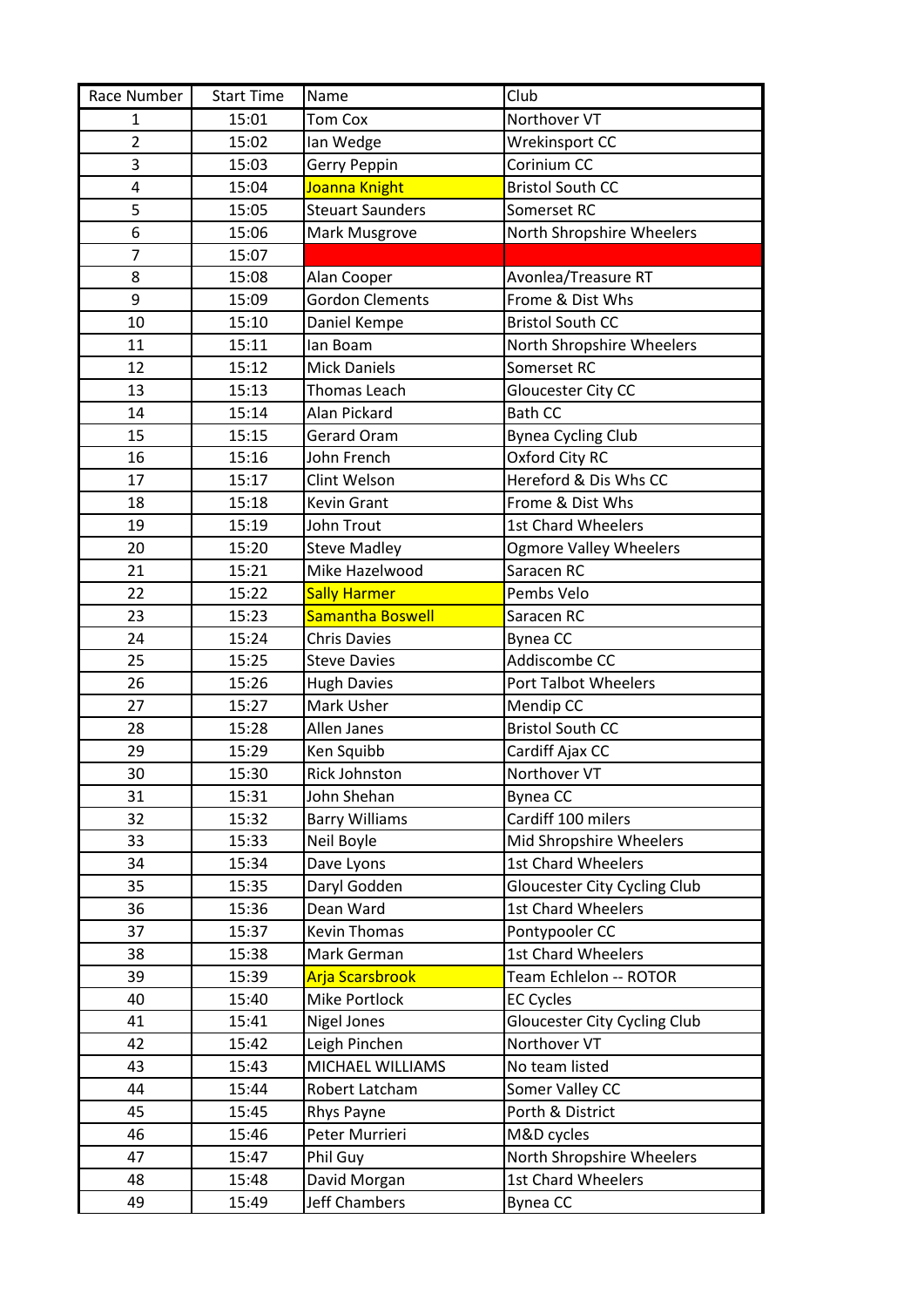| 50 | 15:50 | Simon Baynes             | Giant CC                         |
|----|-------|--------------------------|----------------------------------|
| 51 | 15:51 | Paul Cannon              | Porth & District                 |
| 52 | 15:52 | <b>Andrew Lawrence</b>   | <b>1st Chard Wheelers</b>        |
| 53 | 15:53 | Russel Boon              | Avonlea/Treasure RT              |
| 54 | 15:54 | Neil Langdon             | Giant CC                         |
| 55 | 15:55 | Lyn Jones                | <b>EC Cycles</b>                 |
| 56 | 15:56 | Peter Harridge           | Icknield RC                      |
| 57 | 15:57 | jon vickery              | <b>Cwmcarn Paragon Road Club</b> |
| 58 | 15:58 | <b>Chris Tatton</b>      | Sodbury Cycle-Sport              |
| 59 | 15:59 | Owen Pocock              | <b>CC Blaenau Gwent</b>          |
| 60 | 16:00 | <b>Scott Davies</b>      | Liverpool Mercury                |
| 61 | 16:01 | <b>Steven Bennett</b>    | Acme Whs (Rhondda) CC            |
| 62 | 16:02 | james Peckham            | Royal Forest of Dean CC          |
| 63 | 16:03 | Dave Driver              | <b>Yeovil CC</b>                 |
| 64 | 16:04 | <b>Tom James</b>         | San Domenico                     |
| 65 | 16:05 | Derek Smetham            | Dursley RC                       |
| 66 | 16:06 | David Constance          | Mammoth Lifestyle RT             |
| 67 | 16:07 | andy millward            | <b>Yeovil CC</b>                 |
| 68 | 16:08 | Ron Boast                | <b>Ogmore Valley Whs</b>         |
| 69 | 16:09 | George Keen              | <b>Bristol South CC</b>          |
| 70 | 16:10 | <b>Richard Harris</b>    | <b>Cwmcarn Paragon RC</b>        |
| 71 | 16:11 | <b>Derek Dowdeswell</b>  | Gloucester City CC               |
| 72 | 16:12 | Gareth Jones             | Clevedon & District RC           |
| 73 | 16:13 | Adrian Littlebury        | <b>CC Topp</b>                   |
| 74 | 16:14 | <b>Geoff Edgerton</b>    | North Shropshire Wheelers        |
| 75 | 16:15 | darren avery             | Somerset RC                      |
| 76 | 16:16 | <b>Clinton Evans</b>     | <b>CC Blaenau Gwent</b>          |
| 77 | 16:17 | Digby Rusling            | Royal Forest of Dean CC          |
| 78 | 16:18 | Mick Ward                | Mid Shropshire Wheelers          |
| 79 | 16:19 | Andrew Bradshaw          | <b>Bristol South CC</b>          |
| 80 | 16:20 | david dickerson          | Team Echelon - Rotor             |
| 81 | 16:21 | anthony mark jones       | <b>Towy Racing Cycling Club</b>  |
| 82 | 16:22 | Andy Kelly               | <b>Bristol South CC</b>          |
| 83 | 16:23 | Peter Cockbain           | South Bucks Road Club            |
| 84 | 16:24 | <b>Christina Gyles</b>   | <b>Bristol South CC</b>          |
| 85 | 16:25 | matt burden              | Severn RC                        |
| 86 | 16:26 | <b>Arwel Davies</b>      | <b>Bynea Cycling Club</b>        |
| 87 | 16:27 | stephen ratcliffe        | <b>Brecon Wheelers</b>           |
| 88 | 16:28 | clive chappe             | Ross on Wye & Dist CC            |
| 89 | 16:29 | <b>DEREK MORGAN</b>      | Gannet CC                        |
| 90 | 16:30 | <b>Ben Phillips</b>      | <b>Bynea Cycling Club</b>        |
| 91 | 16:31 | Christopher Lee          | Merthyr CC                       |
| 92 | 16:32 | Stephen Landeg           | Ogmore Valley Whs                |
| 93 | 16:33 | Lowenna Smith            | Cadence RT                       |
| 94 | 16:34 | <b>Tony Emery</b>        | <b>Dursley RC</b>                |
| 95 | 16:35 | Tim summerhayes          | Weston Wheelers CC               |
| 96 | 16:36 | Lee Watts                | <b>Bynea Cycling Club</b>        |
| 97 | 16:37 | <b>Brian Jones</b>       | Halesowen C & AC                 |
| 98 | 16:38 | <b>Steve Summerhayes</b> | <b>Weston Wheelers CC</b>        |
| 99 | 16:39 | Garry Strickland         | Dursley RC                       |